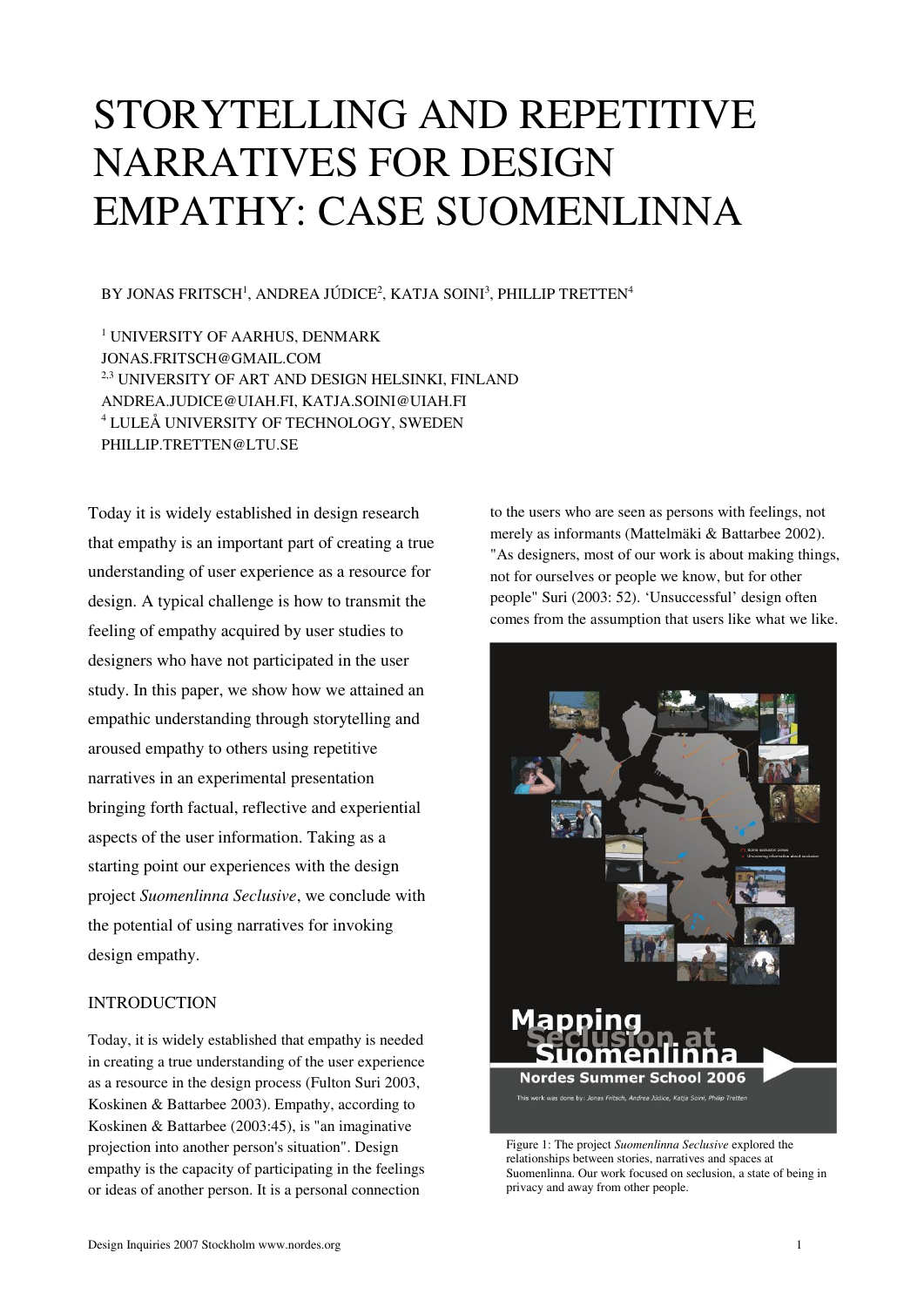On the other hand, design work becomes more difficult if we do think that users are so different from us as designers, in that we see them as a separate entity, 'them'. The challenge, according to Fulton Suri, is to find a balance between these two extremes and develop new approaches to gathering user information and creating empathy in a design team.

The approaches used for design empathy are often required to be "both grounded by the experience of real people and capable of inspiring ideas: to be generative, not primarily evaluative, of good inclusive design." (Fulton Suri et al 2005, 1). Commonly, approaches which vary from user studies to first-hand appreciation have been implemented. Through projective tools like collages or storytelling are users asked to describe, not only their life and activities in general terms but also their dreams and aspirations. Sometimes users are asked to create their own ideas on future products with "make-tools". (Mattelmäki 2006, Sanders 2005)

There are numerous examples of design work carried out using various kinds of workshops as an arena for sharing and understanding findings from user studies in a productive manner (e.g. Buur & Soendergaard 2000, Brandt 2005, Soini & Pirinen 2005). In these workshops, results are not only presented but also used to transfer interpreted findings for further design solutions. Interactive drama, in parallel with more design-oriented and visual practices, has also been applied to transmitting user study findings, creating new ideas and arousing empathy (Kankainen et al 2005). Drama challenges the audience to participate in finding solutions. Trying out things by oneself is also applied to experience prototyping, meaning that designers themselves gain first-hand appreciation through user's experience and new solutions (Buchenau & Fulton Suri 2000).

In the Nordes Summer School of Design Research for Doctoral Students 2006, the task was to examine how narrative theories could be brought into design practice more consciously (Hellström 2007, 8). The focus was on discovering minor and informal stories like gossip, legends and rumours as a starting point to understand the Finnish island group Suomenlinna (Sveaborg) in order to gain a new understanding of social meaning tied to the spatiality of the island. The main tasks were to map, trace and spatially materialize the stories tied to Suomenlinna to discover how these stories unfold in space and time as well as how they could be further conceptualized as an empathic resource in design (Hellström 2007, 6). As design researchers we tried to generate new realities through the minor narratives told

by the people at the island (residents, visitors, workers). Using principles of storytelling we gained an empathic understanding of these people by bringing forth their personal experiences of the island. These minor narratives lead us to developing a major narrative theme concerning Suomenlinna as a place of seclusion. This project further explored the relationships between stories, narratives and spaces at Suomenlinna, mapping Suomenlinna in a unique way (see Figure 1).

In following, we will show how the focus on storytelling framed our information gathering at Suomenlinna, how it led to a deeper understanding of the people we talked to and how we did empathize with them. We will then explain how we tried to present that information through repetitive narratives, staging a design event as an experimental presentation of our user study findings of which we use our results from that presentation to discuss the possibilities of using repetitive narratives for invoking design empathy.

### **DESIGN CASE: SUOMENLINNA SECLUSIVE**

The Nordes Summer School 2006 was organised as a workshop on spatial narratives for design at the group of seven islands called Suomenlinna. Suomenlinna is a unique place that combines cultural heritage and everyday life. It was founded by the Swedes in 1748 to act as a fortress, today it is a World Heritage Site. In the 1970s it was opened up for public residence, today circa 900 reside there. It is also an important recreation area for residents from the capital Helsinki and it is a wellknown tourist attraction.

In the first phase of our research, our goal was to get inside the residents, visitors and workers minds, finding out what this unique island community meant to them. The seclusion theme was formed through our observations and interviews with people, in their natural (residents), foreign (visitors) and familiar (workers) environments.

# DIVING INTO THE STORIES OF SUOMENLINNA

When our group reached the shores of Suomenlinna, we looked for a cosy place on the rocks to have a picnic. "It is one of the customs to enjoy Suomenlinna", our Helsinki resident member told us. We observed people around us and learned to act like other visitors from the seaside capital Helsinki. Our observation was that many visitors tried to find a detached space for privacy. Through this we wanted to understand the peoples' social actions in relation to spaces on the island. We also became fascinated with the many tunnels on the island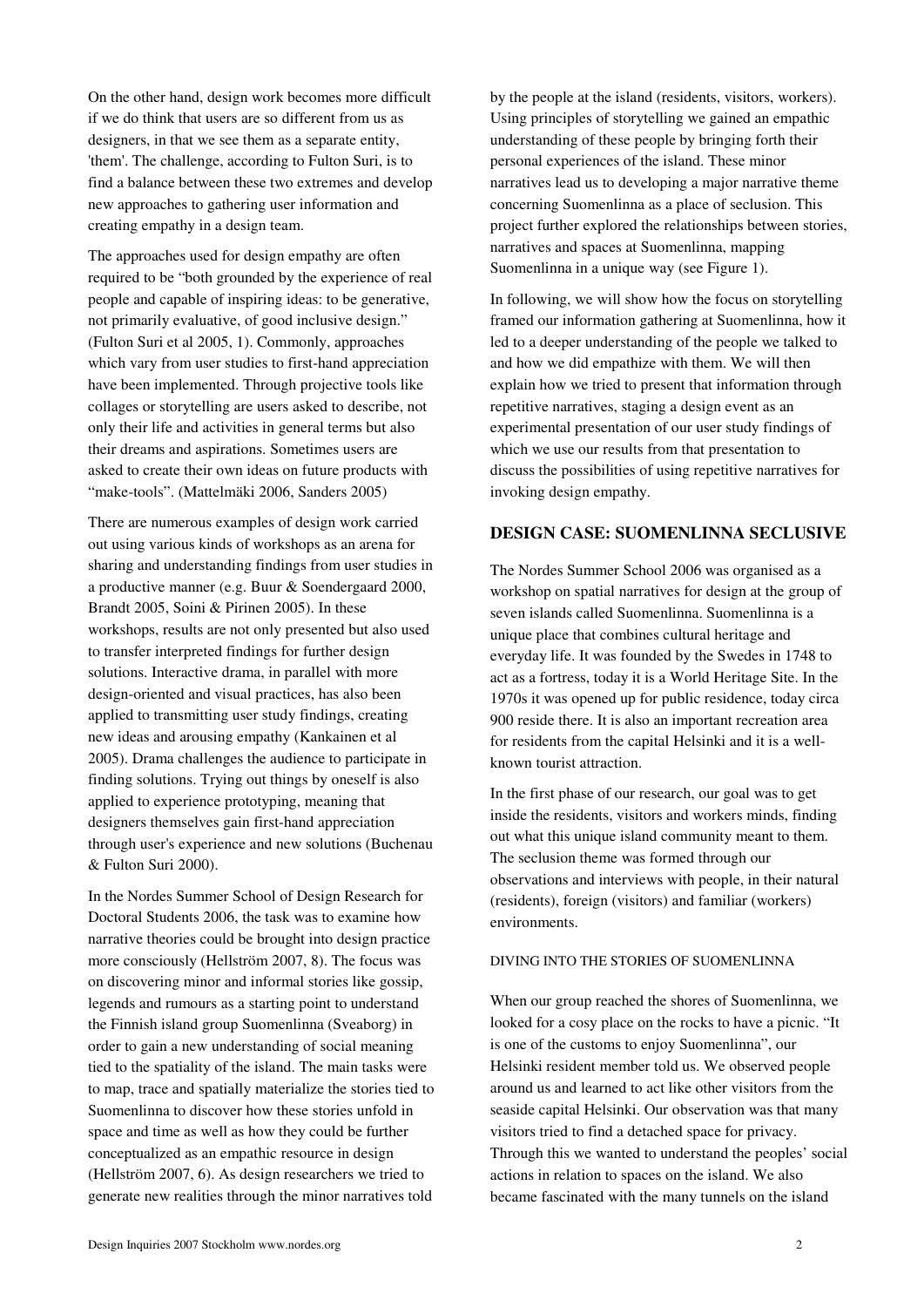

Figure 2: Our own fascination about tunnels, our own experiences and conversations with people opened a story of Suomenlinna piece by piece.

which hold a variety of stories. We kept our eyes and ears open trying to understand and experience the island ourselves - the suspense of unknown adventures, the beauty of nature, the secrecies that our encounters gave. And then we began to have a personal relation to Suomenlinna which then became the grounds for our project.

We conducted conversations, unstructured interviews, with individuals and groups of people over three days (Figure 2). The people released more and more personal information to us which was initiated by our own fascination with Suomenlinna and its secretive tunnels. From each conversation we built a story of Suomenlinna, where the previous story served as a starting point for the next one. We asked people to mark their favourite spaces on a map and found out that the narratives related to spaces of Suomenlinna which combined both physical and social contexts forming stories.

The tunnels became a starting point in many of the conversations and it was as if we turned a key to a hidden door, opening 'inside information' unto us. For example, a Suomenlinna resident told us an exciting story of how she used to play in a certain dark tunnel as a child. Her father told her the story of a headless policeman that haunts the tunnel which made the games even more thrilling. Once, unlike before, she used a flashlight and saw that huge hooks hung from the ceiling. She never did return to the tunnel because the thought of what those hooks could have been used for scared her. This information fuelled our interest, wanting to know more, we started to relate this story in our conversations with other informants. Only very few knew of this story, making us wonder if it were just a child's imagination. We did eventually meet a guide who took us to the tunnel and showed us the hooks. Our excitement could not be held; we found something unique, gaining access to a hidden place of seclusion. This one person's childhood experience became a starting point in creating our own Suomenlinna

experience. We were able to empathize with the informants in our search for places of seclusion at Suomenlinna.

## PROCESSING THE STORIES

We were filled of experiences when we began to analyse our stories and spaces. Like Jane Fulton Suri suggests, we had looked at what people do when they are at Suomenlinna to get our initial focus, we had asked them tell us their personal stories thus helping us to participate in their own experiences from Suomenlinna. We took over 600 pictures of our Suomenlinna experience, had eight documented interviews, a map with notes, and lots of ideas about stories and privacy themes found on Suomenlinna. We used our research experience, our insights, and our empathy, as tools in finding greater knowledge of the physical spaces and people's relation to them. This revealed a whole new arena where minor narratives and gossip showed us that they were an important part of the major narrative. We mapped the material and we found out that seclusion was the common denominator. Each group; residents, visitors and workers told a story, of why Suomenlinna represented seclusion for them. The visitors found a 'get away' at Suomenlinna - escape from everyday things, the residents found privacy - a place of seclusion, and the workers found 'opportunism' - being in between and taking the best of both worlds there.

# **PRESENTING THE RESULTS: REPETITIVE NARRATIVES**

The next challenge was to find a way to communicate our insights to our fellow designers. We wanted to go beyond a normal presentation of concepts or ideas. Our objective was to dramatize our insights by using our knowledge on narrative theories to help the audience experience the empathy we gained from our insights on the social and physical spaces at Suomenlinna.

According to Buchenau and Fulton Suri (2000) "The experience of even simple artifacts does not exist in a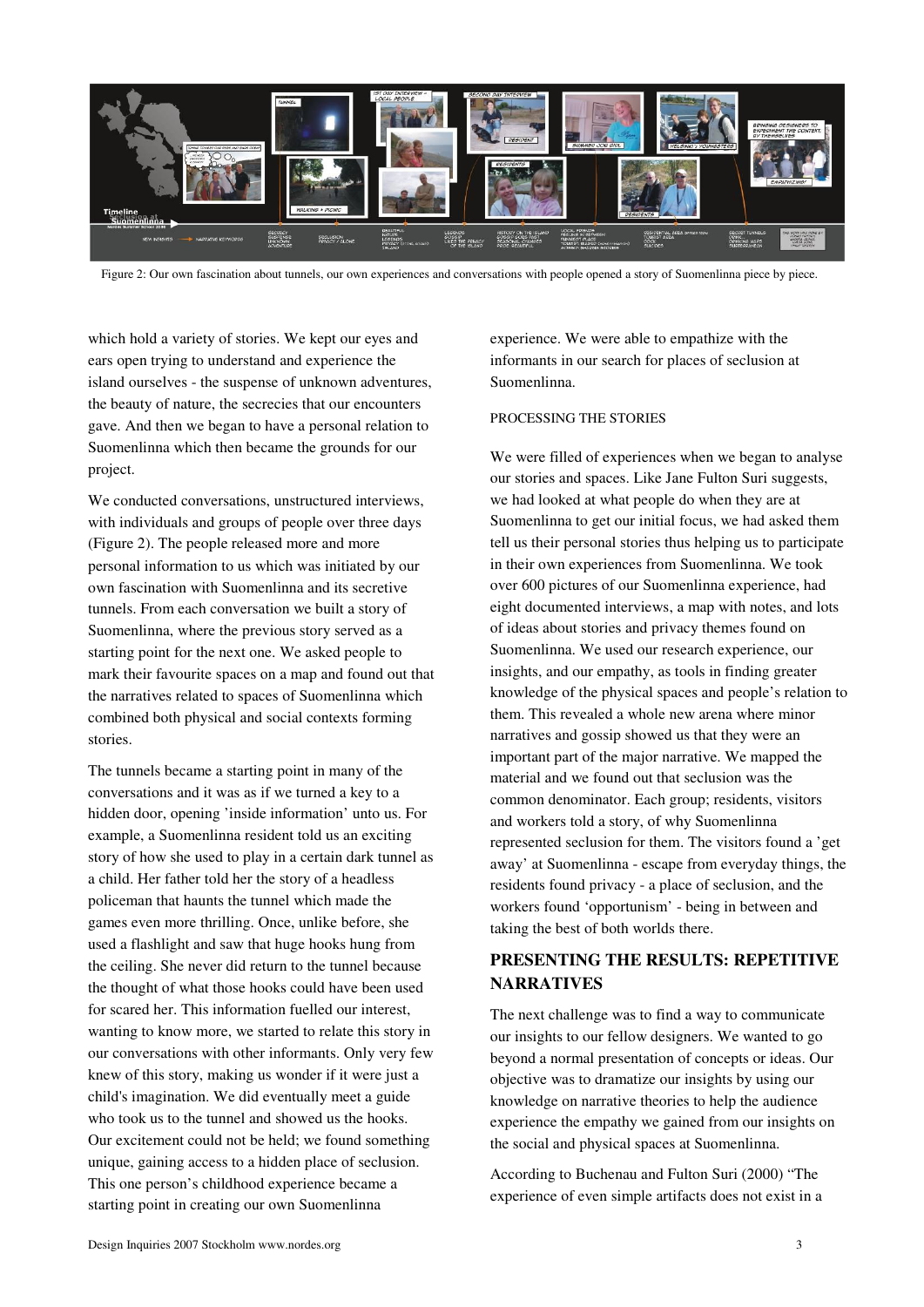vacuum but, rather, in dynamic relationship with other people, places and objects. Additionally, the quality of people's experience changes over time as it is influenced by variations in these multiple contextual factors." We therefore looked into the narrative theories presented in the course, trying to find a theoretical foundation to be able to present the complexity of our data in an engaging way. In doing so, we tried to provide the most natural environment for empathy as possible to achieve our objective.

Booth (1961) shows how different narrative approaches might be used to convey the same story according to different roles of storytelling. Various aspects of time and enunciation that might elicit different responses from the reader when applied to the same story are also to be considered (Genette, 1993). In short, it is possible to present the same story in various ways, to highlight different aspects of the story to provoke different reactions. Following these ideas we decided to present our main story of seclusion by dramatizing it in various ways thus highlighting the minor narratives comprising the story by repeating them in different social and physical contexts. In doing so, we wanted to present the story using *repetitive narratives* to let the designers obtain a more holistic empathic knowledge about our theme of seclusion. *Repetitive* refers to the repeating of the main story by presenting the different minor narratives, thus giving our fellow designers the opportunity to obtain empathy. The *narrative* is the form we used to present or enunciate specific aspects of our seclusion story.

The story of the Suomenlinna Seclusive was the transformation of the people's minor narratives of privacy (residents), get-away (visitors) and opportunism (workers) to a presentation in three different parts; factual, reflective and experiential. In addition to that, we applied the concept of repetitive narratives in the first and last part. Firstly, we wanted to show how we had come up with themes of seclusion and how they were related to real persons and physical sites in a dynamic way (factual). Secondly, we wanted to give our audience a chance to experience the physical spaces and the overall ambiance of the island and the tunnels, thus evoking an attachment to the context in which we had been working (reflective). Lastly, we wanted to give the designers an opportunity for experimental and representational interaction with the persons' stories, hoping that they also could develop a form of empathy with the narratives we had uncovered at Suomenlinna (experiential). We especially worked on the experiential part of the presentation. We sought to tie the narratives of

seclusion to the physical sites on the island which were to work as a physical metaphor for the narratives, we wanted to present.

In the following we will show how these ideas resulted in a presentation creating three different stages of presentation, combining repetitive narrative spaces and physical contexts to let the designers experience the theme of seclusion.

## INTELLECTUAL INTRODUCTION (FACTUAL)

The presentation of the peoples experiences on Suomenlinna contain facts; our encounters, the places of meeting, pictures of people we met and the setting we found them in. In addition to that some of their own stories of their search for seclusion on the island were told. The 'factual' presentation was conducted in a traditional way, thru power-point and a descriptive talk. This presentation was to give information of our work and our results. We repeated the theme of seclusion by factually presenting the three narratives relating to the residents, the workers and the visitors on the island. There each minor narrative, obtained from the interviews, was told repeating and reinforcing the main story of seclusion.

#### QUIET WALK (REFLECTIVE)

Secondly, we took the listeners on a 'reflective' walk of which we wanted them to observe and partake in the Suomenlinna experience. This quiet walk gave them many opportunities to build individual knowledge by experiencing the three groups of informants we had presented, in their own environment. This was to be a period to reflect on the island as a physical and social site for experience.

#### PERSONAL EXPERIENCE (EXPERIENTIAL)

The third experience was held in the tunnels of Suomenlinna, as a metaphor of the factual presentation. In the tunnels we dramatized the themes of seclusion to re-emphasise to the listeners the three different plights to find seclusion with the aim to invoke empathy. The designers were asked to consider what each type of seclusion could mean and how do they experience it themselves? The aim was to get our co-designers to create their own understanding of seclusion.

In the first tunnel, representing the local visitors, was the group led to a narrow place where the tunnel divided. High tempo techno pop music began playing, lights flashed. Then the individuals responded to the question of what their experience of 'get away' was to be from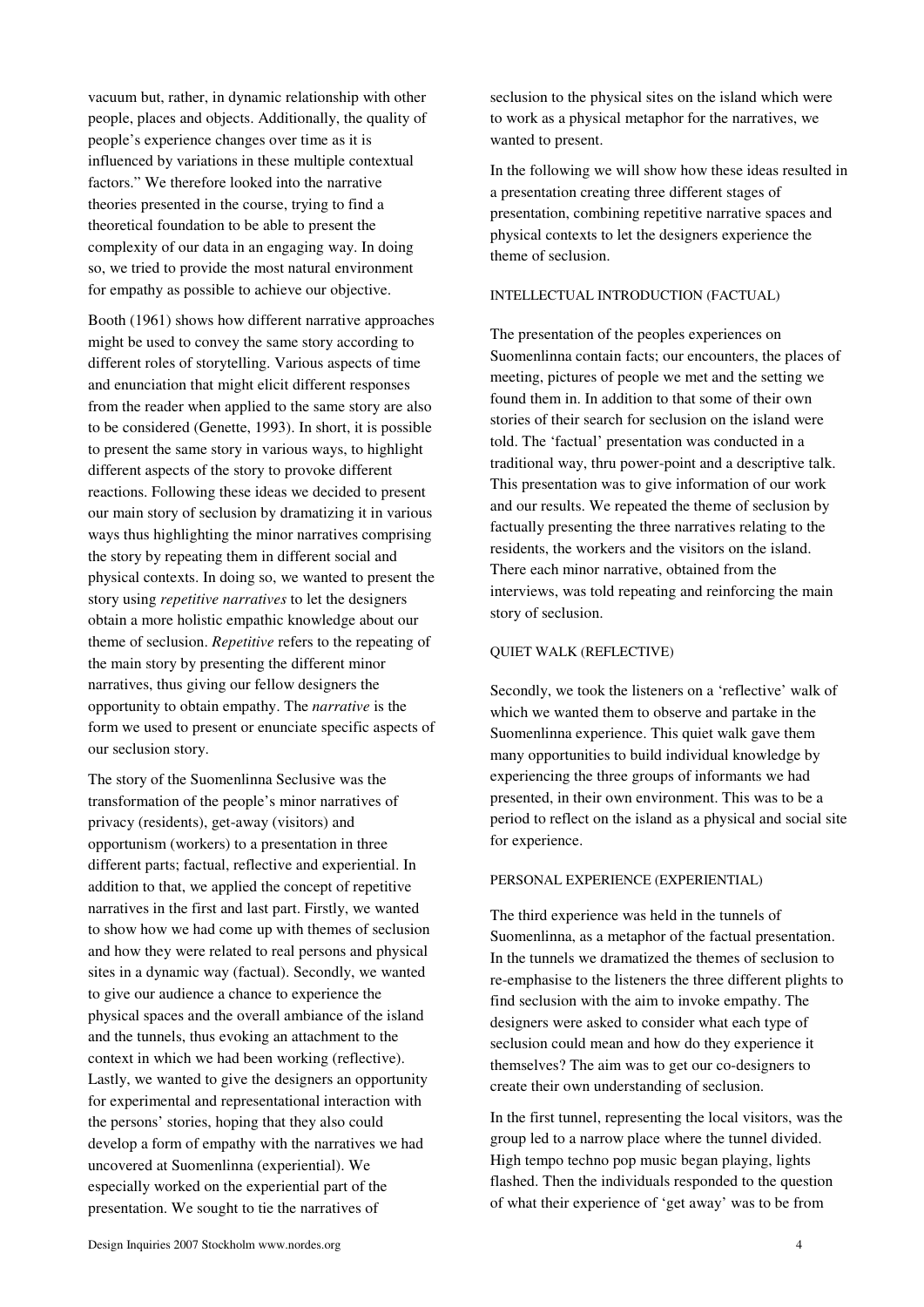

Figure 3: The experiential presentation using repetitive narratives, consisted of three phases which may be reflected with the designer's radar, presented by Koskinen & Battarbee (2003:45): 1) intellectual introduction of the seclusion framework: the co-designers imagined seclusion as observers, 2) quiet walk for sensitizing and reflection: the co-designers familiarized themselves to the context and 3) personal experience in tunnel tour: the co-designers were experiencers themselves.

this dramatic presentation. Words such as; stress, busy, traffic, and people, pertained to the stress of city life.

The second tunnel, representing the residents, was completely dark. There music played and a representation of irritating tourists was dramatized. After the music stopped, the participants were asked to examine this experience. The group members answered aloud in words such as; freedom, alone, and boring.

The third tunnel, representing the workers, had many narrow windows open in towards the center of Suomenlinna. The group was asked to think of what their experiences of 'opportunism' would be in the seclusion theme. Another place in the same tunnel that opened up to the sea, away from Suomenlinna was shown to the group members, these designers now responded with; special, advantage, and choice. The journey ended with our final comments wishing them to understand that the people on the island sought after seclusion in various ways relating to their various needs.

In conclusion the presentation ended with an open discussion where we hoped for reflective and reflective feedback from our colleagues. Albeit very short, it gave us varied feedback. Some people criticized our way of presenting the results and were annoyed with our dramatization of the tunnel tour, which they thought was too "arty". Others had a totally different feeling about the presentation saying they experienced the presentation as a sophisticated and multi-layered unwrapping of the complicated issue of seclusion. It seemed that everybody had an opinion about the presentation, and that it made everybody reflect on how the forms of presentation were related to the plight for seclusion through the repetitive narratives, physical sites and dramatization.

## **DISCUSSION AND FUTURE WORK**

The purpose of this paper has been to show how we gained an empathic understanding of the people at

Suomenlinna through storytelling. We have explored the idea of presenting user studies through repetitive narratives and we believe that the use of repetitive narratives arouses empathy by providing an opportunity for empathically forming a subjective understanding of users' experiences and points of view (see Figure 3).

Empathy became the key ingredient to gaining 'inside' information from the people on the island. The people's stories about the island helped us to empathize with them in a natural way. We learned from our work at Suomenlinna that by building on the stories we were told were we able to get the people to open up and give information of more personal nature. Storytelling thus led to an empathic and respectful dialogue towards the participants.

The second step of our learning process at Suomenlinna was to communicate our findings to our fellow designers in a way to support empathic understanding. We used the three-phase presentation to give the designers an opportunity to experience an uniqueness of the various types of seclusion of which Suomenlinna had to offer them in three different but associated ways. Through this staging and dramatization, people were encouraged to actively partake in the joint construction of new narratives based on the presentations of the micronarratives. In doing so we tried to tie together and bring into play the physical and social reality of the narratives.

We choose to dramatize the repetitive narratives to challenge the audience to experience the people's need for seclusion. We believe that we were successful in that our fellow designers did express frustration, irritation, awe and wonder of the dramatization. This is a valuable result since empathy is not about facts and figures. In our presentation, we tried to use the fact that empathy is a natural capability belonging to all of us. By using repetitive narratives we tried to open a door to arouse it. In doing so, we tried presenting the narratives of seclusion in an engaging and inspiring way so that the designers could become emphatic to the users' situation.